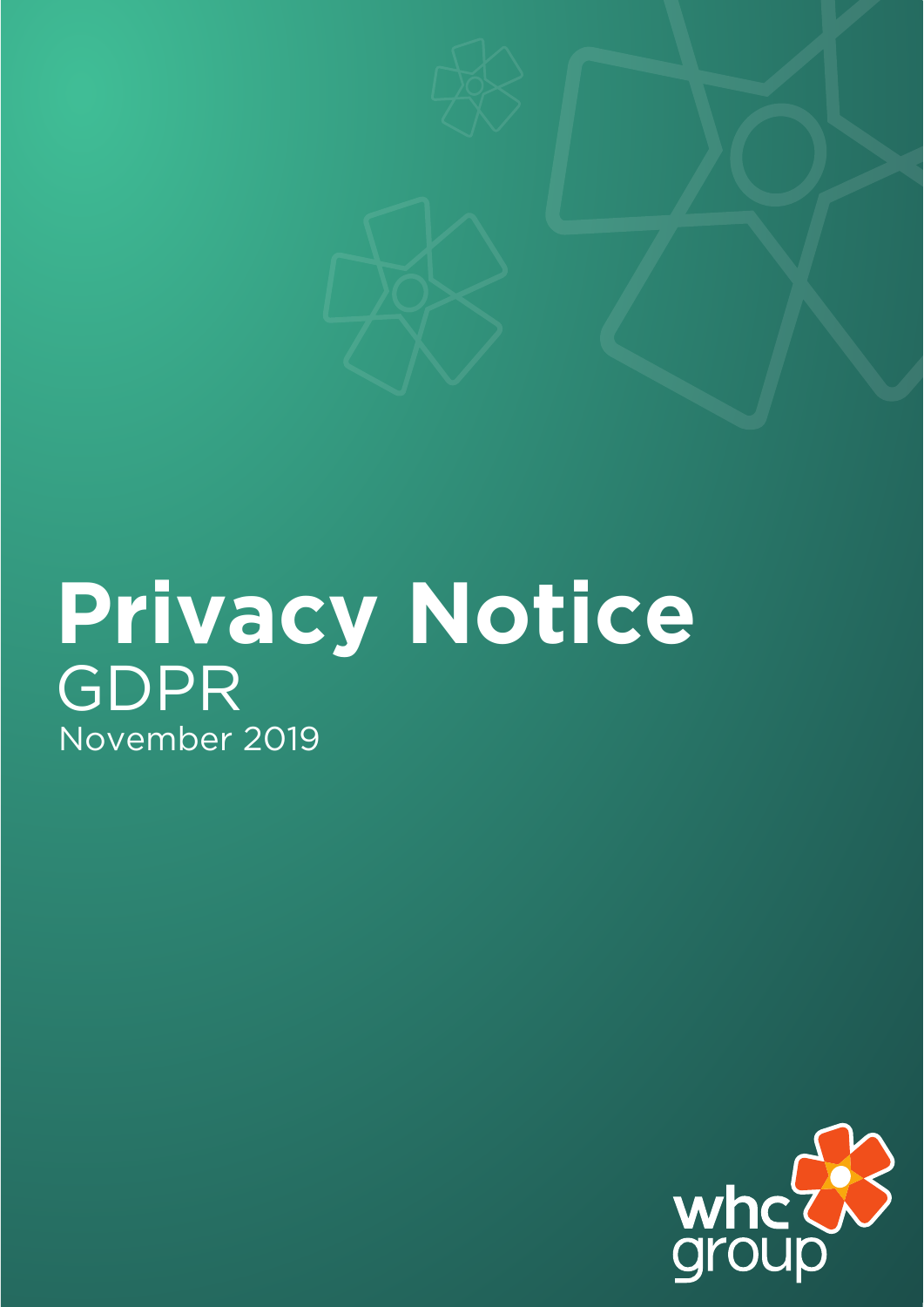# **West Herts College Group Privacy Notice**

The following information explains how West Herts College Group collects, retains and uses any data we collect on you as an individual. Up until 24 May 2019 any personal data held by the Group was used in accordance with the Data Protection Act. From 25 May 2018 personal data will be kept and used in accordance with General Data Protection Regulations (GDPR).

# **When do you collect my data?**

At West Herts College Group we collect your data in a limited number of ways at key points. In addition to gaining information from you online data is also taken from you at moments such as when:

#### **You make an enquiry**

• For example: register to attend a business event; a request to send you a prospectus; use our webchat facility; register to visit us on an open day, or when asking a question via the 'Got a question' page.

#### **You apply or enrol**

• For example: when you complete an application form or enrolment form.

**Please note:** We take only the minimum data required to continue processing your application. Your application form is the paperwork we hold prior to you attending an interview/ introduction meeting or paying any course fees. The enrolment stage follows this at the beginning of the course – when you will sign a Learning Agreement and/or pay any course fees.

### **What data do you collect when I'm browsing your website?**

Our monitoring of site activity includes recording the popularity of the site, visits to individual pages and typical user paths through the site. The data we may collect here could include IP address, the pages you visited and for how long.

#### **Cookies**

We use cookies and pixels to optimise your experience on our site to provide social media features and analyse traffic to site pages. Cookies and pixels are small pieces of data sent from a website and stored on the user's computer by the user's web browser while the user is browsing.

This means that when you're browsing for a particular course and leave our site, you might start to see advertisements inviting you back to our website to pick up where you left off or browse similar courses related to those you're interested in. It also enables us to report on the number of visitors to a particular course page, this helps us know which of our programmes are more popular and allows us to shape future provision accurately.

On our website we use first-party cookies, such as the Google Analytics cookie, and third-party cookies and pixels through our trusted social media, advertising and analytics partners (such as Google advertising cookies, Facebook pixels and Retargeting pixels). By continuing to use our website and/or live chat you consent to our use of cookies and pixels – you can learn more about the use of these below.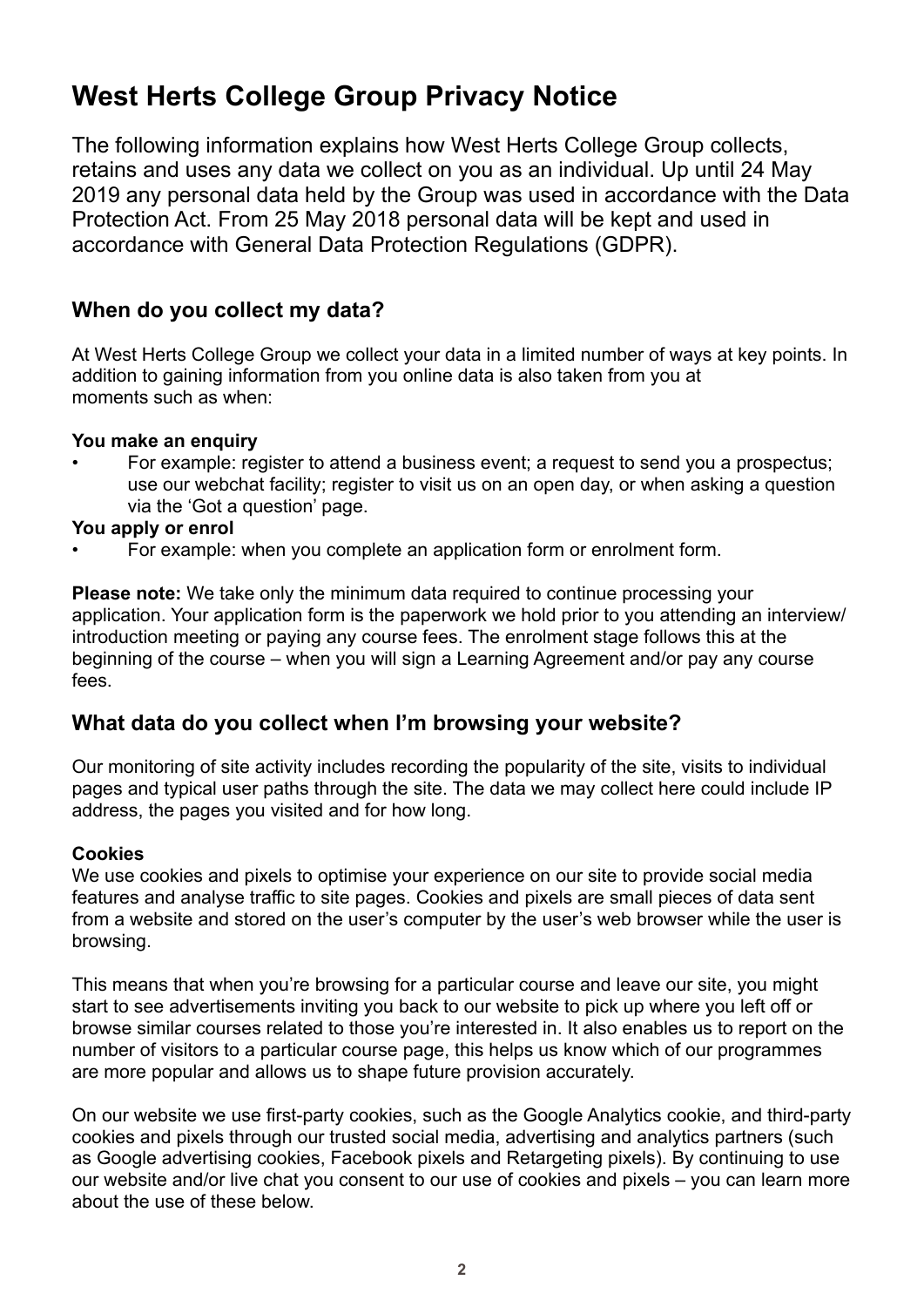#### **Google Analytics**

We use Google Analytics to monitor traffic on our website, this allows us to measure the quantity of visitors to a particular section of the site and report on overall site performance by considering a number of metrics – you can learn more about Google Analytics here. While Google Analytics enables us to report on the number of visitors to the site, it does not allow us to identify users directly.

As with our use of cookies, we keep track of Google Analytics data to help shape our curriculum offer and understand better which courses are more popular for our site users. To enable us to improve each year, we use the figures provided by Google to compare key site metrics such as: unique visitors to a page, number of applications to a course, page abandonments and error reports. These allow us to improve your experience on our site. Our retention for Google Analytics data is currently set to 38 months.

You can opt-out of Google Analytics Advertising Features through Ads Settings, Ad Settings for mobile apps, or any other available means (eg, the NAI's consumer opt-out).

#### **Facebook**

To help our online community find courses and updates that are relevant to them, we use Facebook advertising features to share these messages with users. We use a Facebook pixel on our site to monitor the pages that you visit, this enables us to make sure that when we advertise on Facebook, you'll only receive adverts relevant to your interests.

This pixel is a tiny piece of JavaScript code that we have incorporated into each of our web pages – it provides a series of functions for transmitting application-specific events and user-defined data to Facebook. The pixel records information about your browsing session, which it sends to Facebook, along with a hashed version of the Facebook ID and the URL viewed, enabling us to share content directly related to the courses you visit.

We also use a conversion pixel to follow the actions of users after they are redirected to our website having clicked on a Facebook advertisement. You can read more about this in Facebook's own Privacy Policy **here**, if you'd like to revoke your consent for conversion tracking or review your Facebook ad settings, click **here**.

#### **Retargeting/Display advertising**

West Herts College Group collects some data about your activities that does not personally or directly identify you when you visit our website, the website of entities for which we serve advertisements (our "Advertisers") or the websites and online services where we display advertisements ("Publishers").

This information may include the content you view, the date and time that you view this content, the courses you apply for, or your location information associated with your IP address. We use the information we collect to serve you more relevant advertisements (referred to as "Retargeting"). We collect information about where you saw the ads we serve you and what ads you clicked on.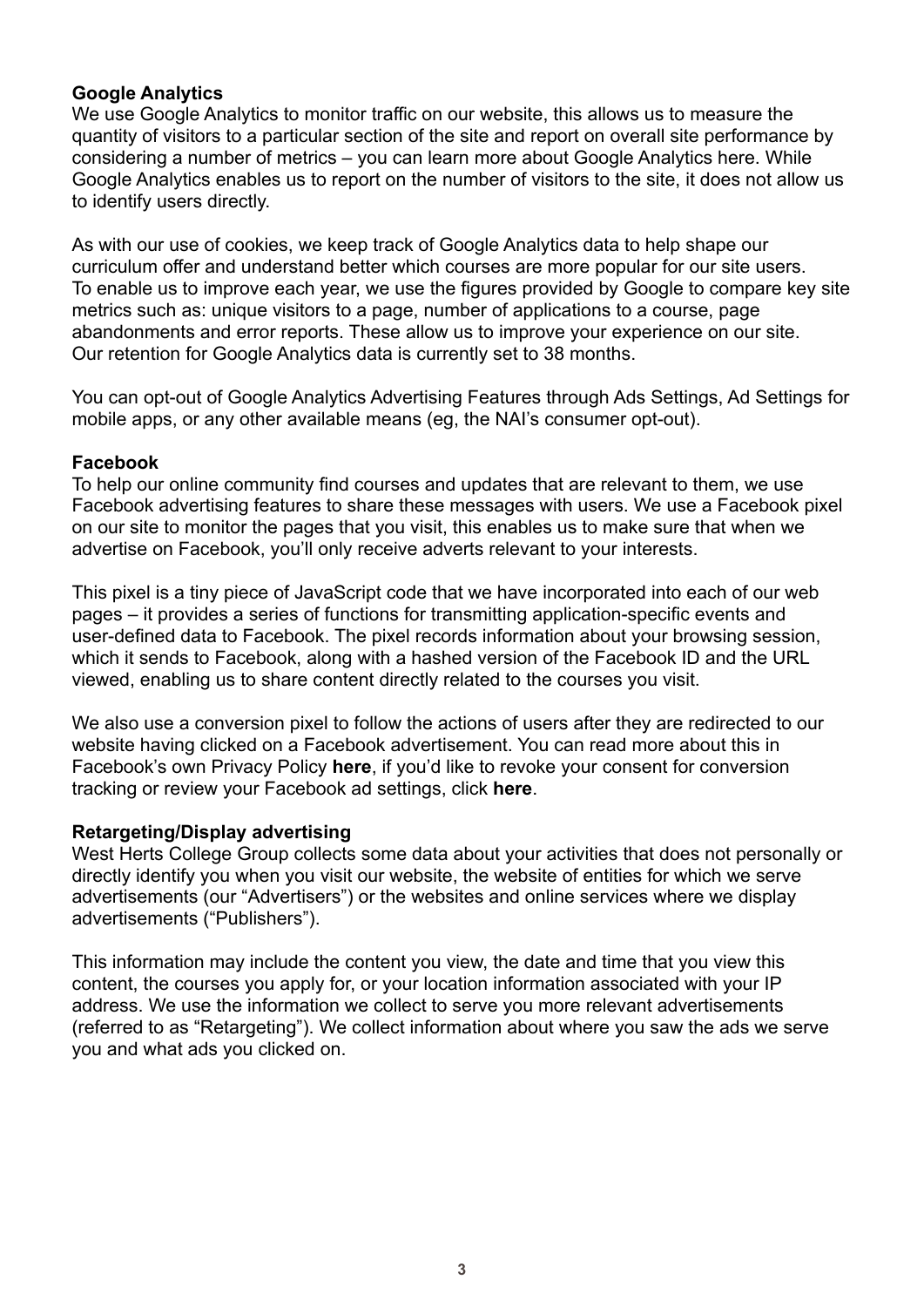#### **Livechat (Giosg)**

If you use the livechat function on our site, you are consenting to the privacy policy of Giosg Ltd, which can be accessed **here**. West Herts College Group tracks and stores the following visitor personal data via the chat function:

- IP address
- Content of chat conversations
- Visited URLs
- Referrer URL
- Timestamp
- Operating system
- **Device**
- **Browser**

#### **Akero (NetNatives)**

We use Akero forms and landing pages to capture data, these data capture points are used to manage general enquiries, open event registration and course interest. When you submit data to these forms you will be prompted to opt in to wider communications, should you wish to receive them.

Your personal data will be stored securely in Akero and will only be used to contact you regarding the event, course or enquiry related to your submission. We will keep this data until the end of the academic cycle (October half term) in which you submitted it to us. For more information on how your data is stored, please refer to the NetNatives privacy policy **here.**

Any sensitive personal data will be collected transparently through the forms mentioned in the above section.

If you pay online for a course with West Herts College Group, your card details are not shared with or stored by us – this element of the transaction is processed by our chosen third party provider – currently PayPal.

#### **How long do you keep my data?**

We keep your data only for legitimate reasons and processing. The period for this is set, but we will give you the option to grant consent to keeping your data longer than usual so we can stay in touch for an extended period.

Our Retention Schedule is an outline of how long we keep personal data and on whom. This schedule is in line with legitimate interest (ie, to provide you with a good service). Dates for deletion may be extended with your consent. You can find our full retention schedule **here**.

#### **Here are some examples of our data retention schedule**

- If you **apply** for a full-time course, we will keep your personal data for up to two years.
- If you **enrol** on a full-time course, we will keep your personal data for up to six years after your most recent enrolment.
- If you **register** to attend an open day, we will keep your personal data until the end of that application cycle.